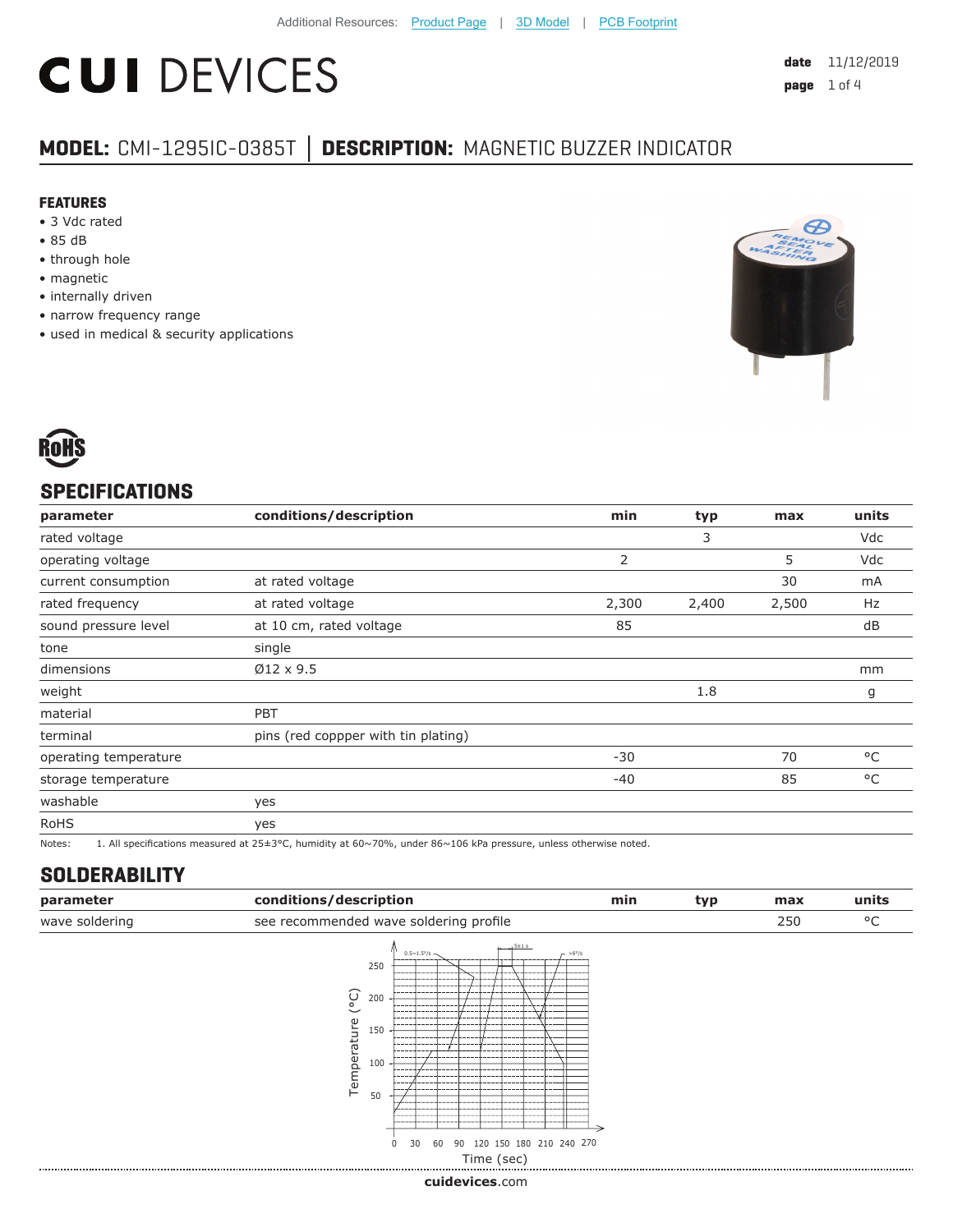#### **MECHANICAL DRAWING**

units: mm tolerance: ±0.5 mm



#### **PERFORMANCE CURVES**



at 10 cm

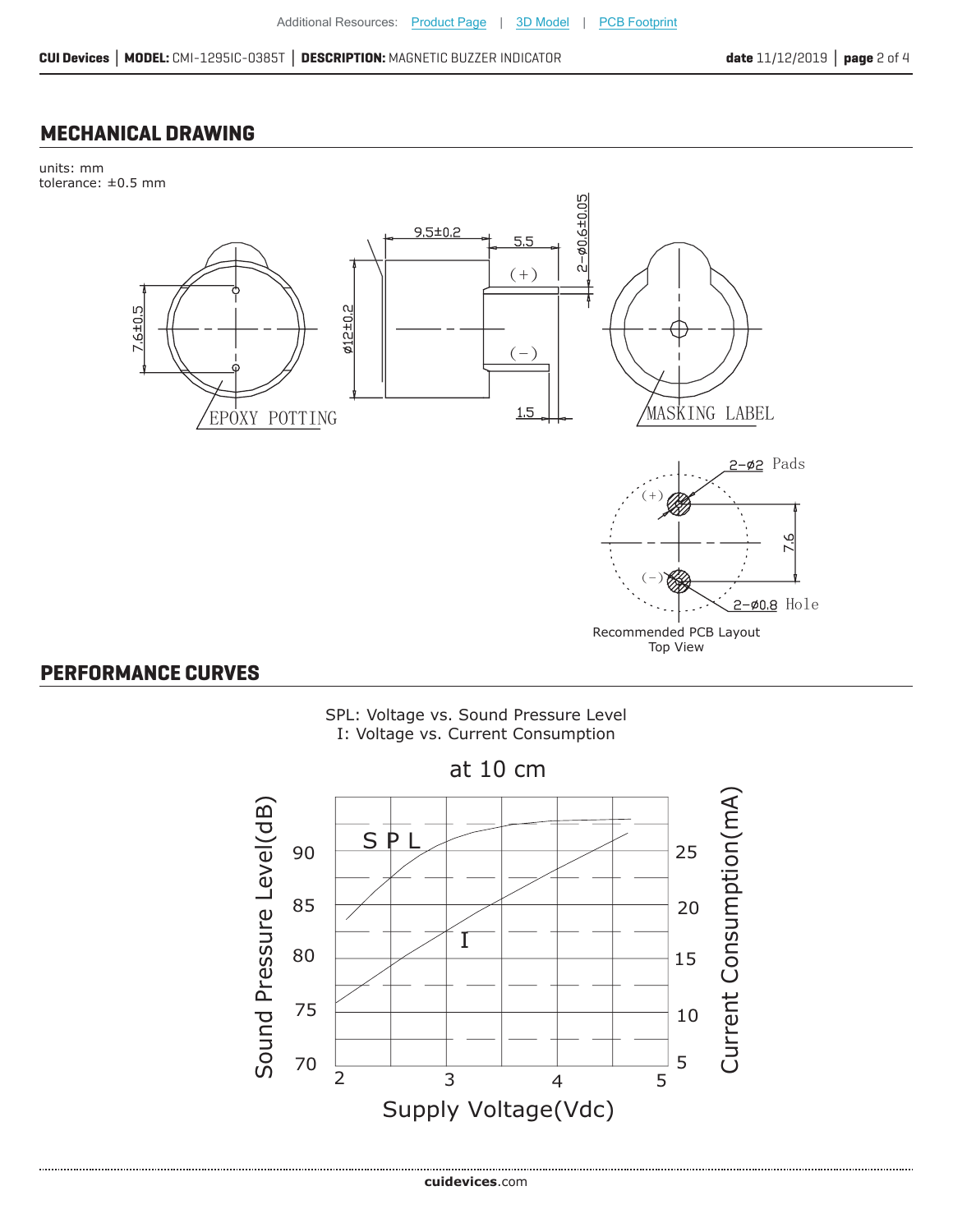**CUI Devices │ MODEL:** CMI-1295IC-0385T **│ DESCRIPTION:** MAGNETIC BUZZER INDICATOR **date** 11/12/2019 **│ page** 3 of 4

#### **PACKAGING**